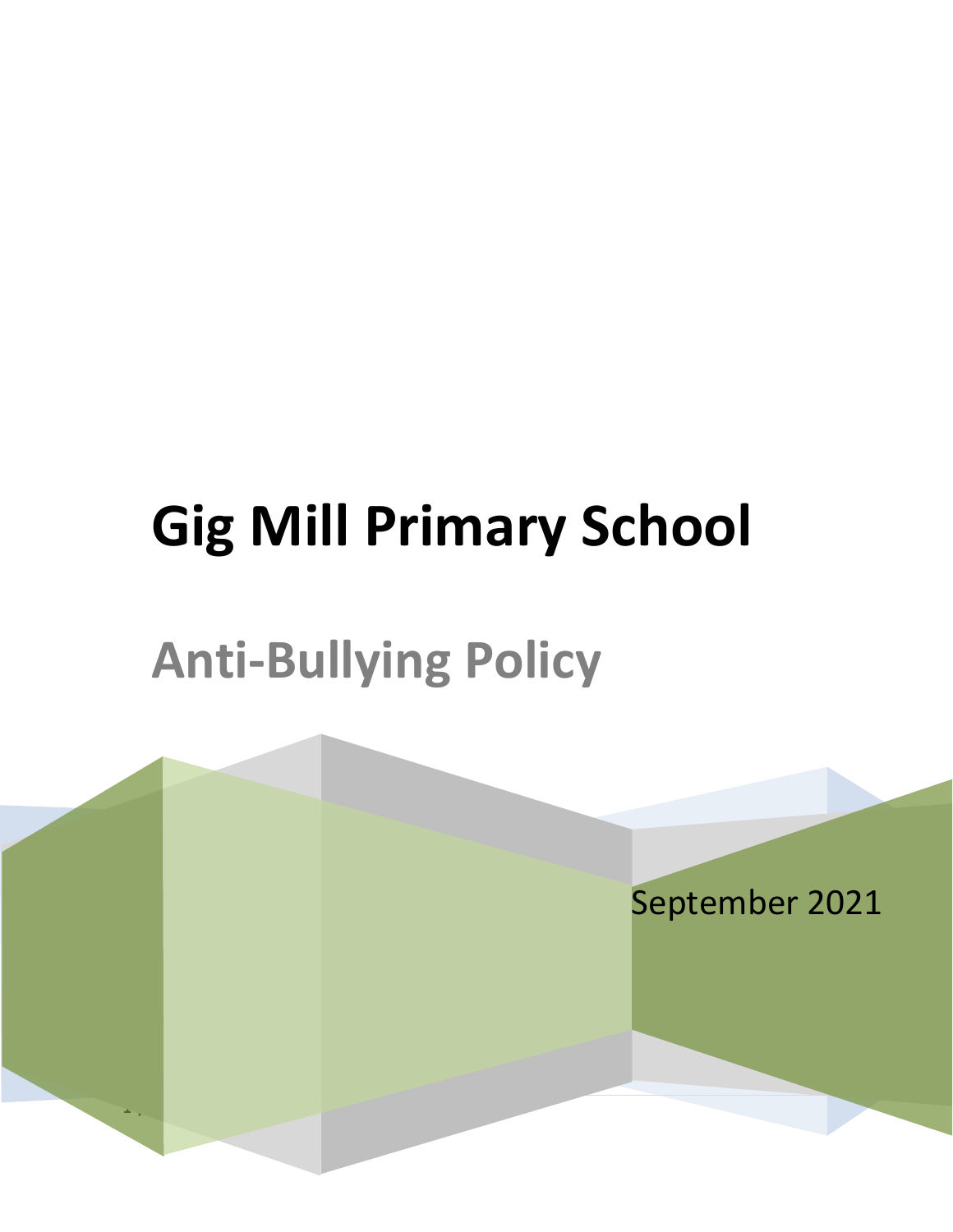### **Dudley Anti-Bullying Pledge Scheme**

#### **Anti-Bullying Policy Statement for Gig Mill Primary School**

#### **Objectives:**

This policy outlines what Gig Mill Primary School will do to prevent and tackle bullying. The policy has been drawn up through the involvement of the whole school community and we are committed to developing an anti-bullying culture bullying will not be tolerated.

#### **Our school community will:**

- Discuss, monitor and review our anti-bullying policy on a regular basis.
- Support all staff to promote positive relationships and identify and tackle bullying appropriately.
- Ensure that our pupils are aware that all bullying concerns will be dealt with sensitively and effectively; that pupils feel safe to learn; and abide by the anti-bullying policy.
- Report back to parents/carers regarding their concerns on bullying and deal promptly with complaints. Parents/carers in turn work with the school to uphold the anti-bullying policy.
- Seek to learn from good anti-bullying practice elsewhere and utilise support from the Local Authority and other relevant organisations when appropriate.

#### **Definition of bullying**

#### Bullying is "**Behaviour by an individual or a group, usually repeated over time, that intentionally hurts another individual or group either physically or emotionally**".

Bullying can include: name calling; taunting; mocking; making offensive comments; kicking; hitting; taking belongings; producing offensive graffiti; gossiping; excluding people from groups, and spreading hurtful and untruthful rumours. This includes the same inappropriate and harmful behaviours expressed via digital devices (cyber bullying) such as the sending of inappropriate messages by phone, text, Instant Message apps, through web-sites and social networking sites, and sending offensive or degrading images by phone or via the internet.

#### **Forms of bullying covered by this Policy**

Bullying can happen to anyone. This policy covers all types of bullying, whether face to face or in cyberspace, including:

- Bullying related to race, religion, gender or culture.
- Bullying related to SEND (Additional Needs or Disability)
- Bullying related to appearance or health conditions.
- Bullying related to sexual orientation (homophobic bullying).
- Bullying of young carers or looked after children or otherwise related to home circumstances.

#### **Preventing, identifying and responding to bullying**

The school community will:

- Work with staff and outside agencies to identify all forms of bullying.
- Actively provide systematic opportunities to develop pupils' social and emotional skills, including their resilience.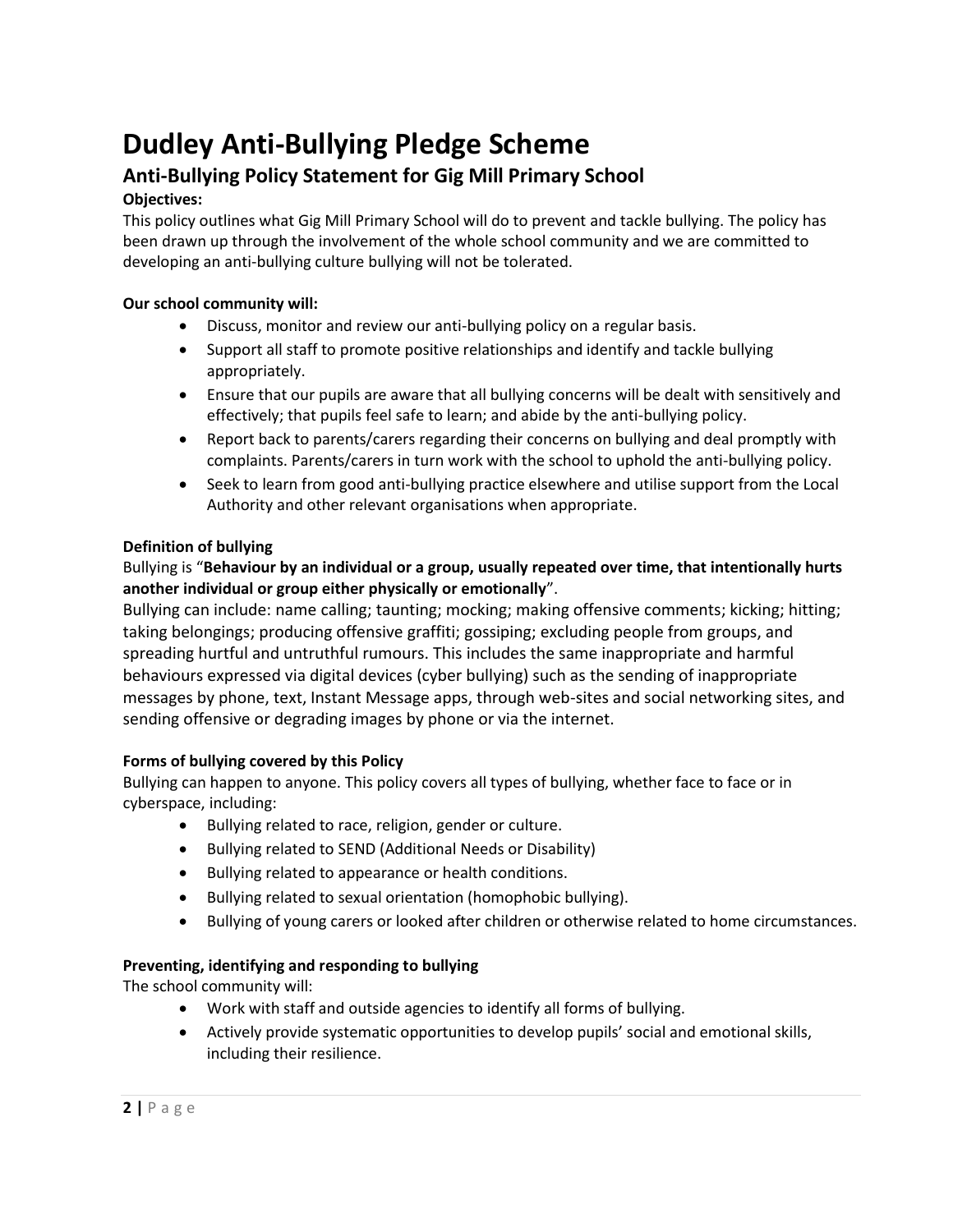- Consider all opportunities for addressing bullying including through the curriculum, displays, assemblies, peer support and through the School Council.
- As a Rights Respecting School, we promote Children's Rights including the Right to be protected (A19) and the Right to play (A31)
- Train all staff including lunchtime staff, learning mentors and support staff to identify bullying and follow school policy and procedures, including recording incidents.
- Ensure pupils know there are "safe spaces" where they can share their concerns with a member of staff who will deal with the issues raised.
- Use a variety of interventions to resolve the issues between those who bully and those who have been bullied.

#### **Involvement of students**

We will:

- Regularly seek children and young people's views on the extent and nature of bullying.
- Ensure pupils know how to express worries and anxieties about bullying.
- Ensure all pupils are aware of the range of sanctions which may be applied against those engaging in bullying.
- Involve pupils in anti-bullying campaigns in schools eg anti-bullying week.
- Publicise the details of help-lines and websites.
- Offer support to pupils who have been bullied and to those who are bullying in order to address the problems they have.

#### **Liaison with parents and carers**

We will:

- Ensure that all parents /carers know who to contact if they are worried about bullying.
- Ensure all parents know about our complaints procedure and how to use it effectively.
- Ensure all parents /carers know where to access independent advice about bullying.
- Work with all parents and the local community to address issues beyond the school gates that lead to bullying.

#### **Links with other school policies and practices**

This Policy links with a number of other school policies, practices and action plans including:

- Behaviour policy
- Complaints policy
- Safeguarding procedures
- Acceptable use policy
- Recording of racial incidents

#### **Responsibilities**

It is the responsibility of:

- School Governors to take a lead role in monitoring and reviewing this policy.
- Governors, the Headteacher, Senior Leaders, Teaching and Non-Teaching staff to be aware of this policy and implement it accordingly.
- The Headteacher to communicate the policy to the school community.
- $\bullet$  Pupils to abide by the policy.
- All stakeholders to report any incidents of bullying that they are aware of.